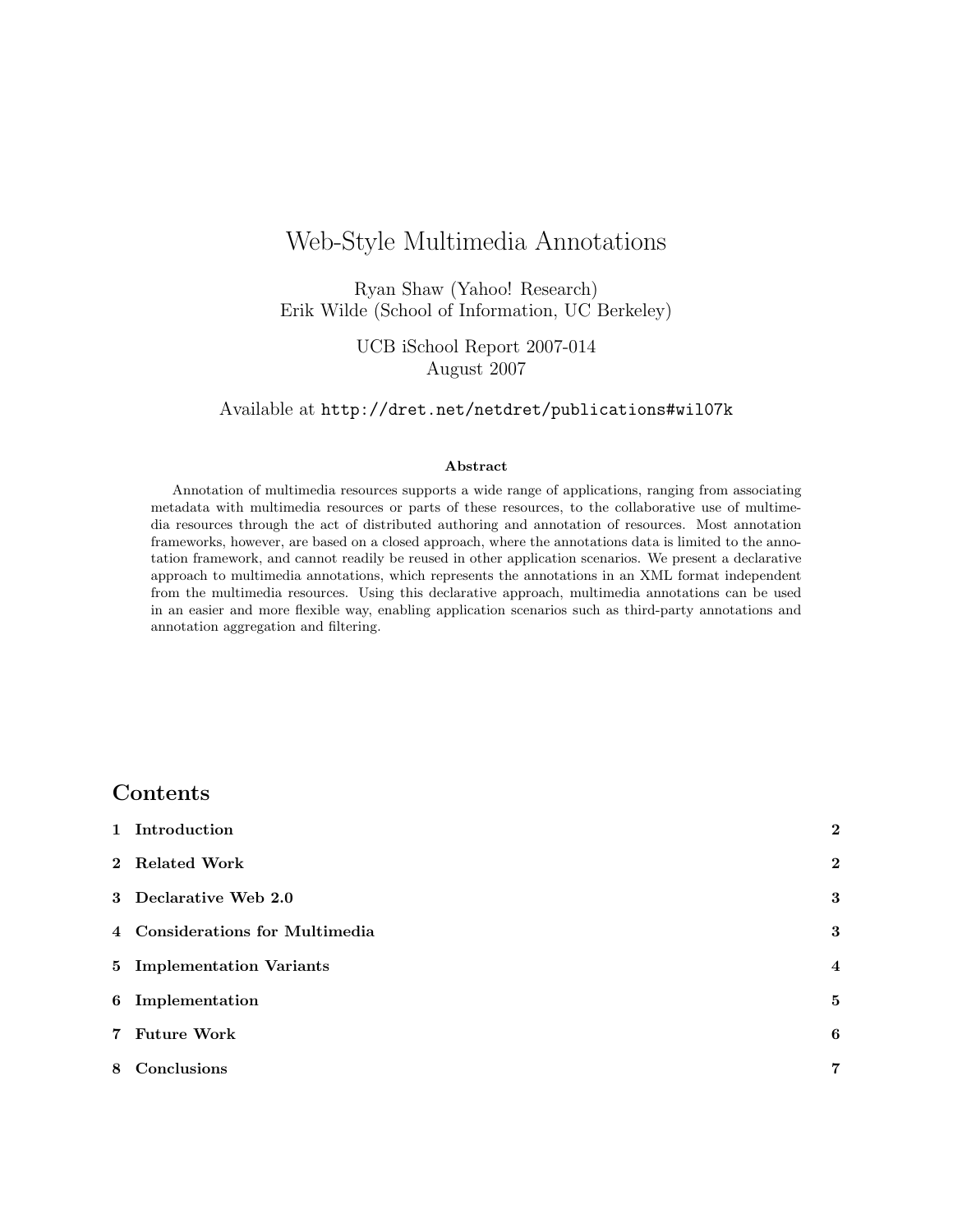## <span id="page-1-0"></span>1 Introduction

The current wave of Web 2.0 applications has been fueled by the fact that for the first time in the history of the Web, there is a robust programming model which can be used to distribute client-side code which is accessing a server. This technology is generally known as Asynchronous JavaScript and XML (Ajax), which refers to the fact that the scripting code in a Web page can communicate with a server exchanging XML data.

This availability of the Web as a platform for programming has fostered creativity and produced many interesting Web-based applications, but it has also caused problems, because the practice of Web 2.0 programming often looks significantly different from the theory. In theory, Web 2.0 application can be mashed together and work reasonably well in state-of-the-art environments. In practice, mashups often break because interfaces are being changed unilaterally and in an incompatible way; runtime problems are often caused by new browser and/or platform versions, Ajax libraries, or a lack of interworking between different libraries.

This development is of course not a surprise, it is the standard development which has to be expected in a freely programmable environment where imperative code is being developed and information is exchanged through traditionally designed APIs. However, the Web in its pure form champions a quite different architecture, one where applications work based on declarative data, which is a more robust approach to develop loosely coupled systems than traditional APIs.

In this paper, we describe an approach to recreate some of the declarativeness of the Web which has been displaced by the current wave of Web 2.0 applications. We describe how multimedia annotations, with our main example being picture annotations, can be based on a declarative approach, so that the annotations become more widely available to other applications. In addition, our approach separates resources from the annotations pertaining to them, thereby enabling annotations to read-only resources. While a declarative approach such as ours cannot replace the full programmability of the current Web 2.0 model, it strives at representing the most fundamental information about Web resources, leaving it open to imperative code to add the more advanced parts of an application scenario.

The work described in this paper is a part of the  $A JAXLink$  project, which, as part of the *Declarative* Web 2.0 [\[20\]](#page-8-0) approach, targets a declarative representation of Web 2.0 content, contrasting the imperative approach which is dominating most of the current Web 2.0 efforts. AJAXLink is a general framework for separating content and links in a Web-style style, and the work presented in this paper is the part of AJAXLink that is concerned with multimedia (mainly image) content.

# 2 Related Work

The ability to add annotations has been recognized as key requirement for enabling collaboration around digital documents [\[21\]](#page-8-0). For multimedia documents, annotations in the form of keywords or structured metadata can also be critical for allowing effective search and organization of document collections. Such annotations can sometimes be added automatically by classification or clustering algorithms, but these algorithms themselves usually require some manually annotated documents as training data. Given these needs, a large number of tools for multimedia document annotation have been developed by researchers and software developers. A complete review of these efforts is beyond the scope of this paper, but for illustrative purposes we consider here the range of tools currently available for annotation of image regions.

On one end of the spectrum are Web 2.0 tools for associating free-text descriptions with regions of images. Examples include Fotonotes,<sup>1</sup> a JavaScript tool which stores XML descriptions of image regions in JPEG file headers, and the region annotation features offered within photo-sharing sites such as Flickr.<sup>2</sup> Such tools are simple and easy to use, but lack any semantics which might make the annotations more useful. One

<sup>1</sup><http://fotonotes.net/>

 $^{2}$ <http://flickr.com/>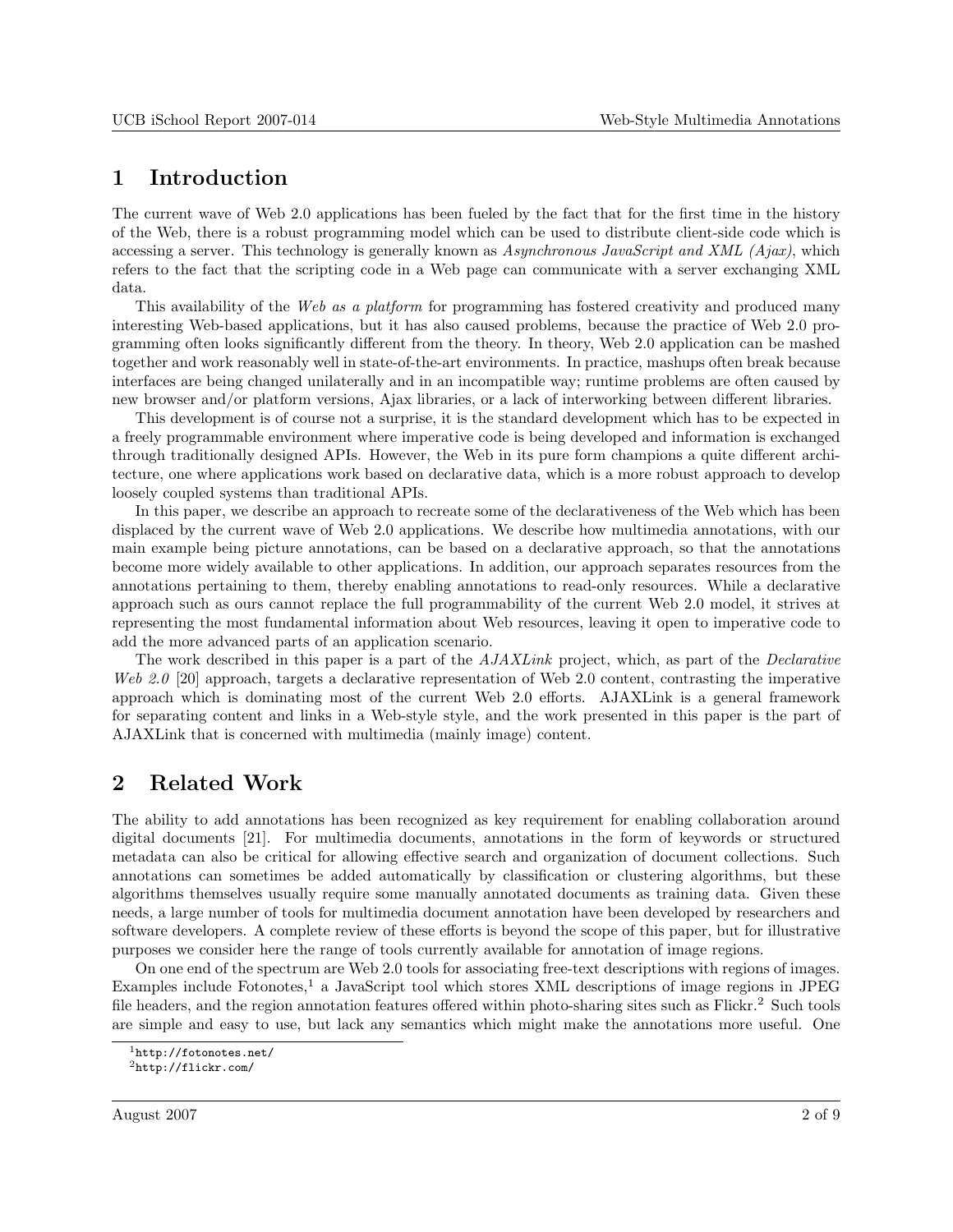<span id="page-2-0"></span>exception to this is the photo annotation tool offered within Facebook,<sup>3</sup> a popular social networking site. By constraining photo annotations to those that identify specific people, Facebook is able to create two-way links among photographs and the Facebook users depicted in them.

The possibilities of that kind of semantic linkage are what motivate the tools on the other end of the spectrum, which allow the linking of image regions to RDF vocabularies [\[8,](#page-7-0) [11\]](#page-7-0). These tools promise to allow sophisticated semantic retrieval and browsing of images, at the expense of rather more complex interaction scenarios. Moreover, there is still work to be done to establish standards and best practices for image annotation using Semantic Web technologies [\[19\]](#page-8-0).

The Semantic Web tools cited above are desktop-based tools that require photos to be copied and imported before they can be annotated, instead of allowing stand-off annotation of images within the context of the Web. The Web 2.0 tools have the same problem, requiring either write access to the image files or the use of a specific proprietary image repository. In this paper we present a solution that offers the simple interaction of Web 2.0 tools with some of the benefits of more semantic approaches, by treating multimedia annotations as typed links. Moreover, we show that an open, distributed, and extensible system for multimedia annotation can be created by embracing the architectural principles of the Web, proving that the Declarative Web 2.0 approach provides benefits over more closed and imperative implementations.

#### 3 Declarative Web 2.0

The Architecture of the World Wide Web [\[9\]](#page-7-0) generally favors the separation of content, presentation, and interaction, defining as good practice that "a specification should allow authors to separate content from both presentation and interaction concerns." Another issue is that for hypertext, "a specification should provide ways to identify links to other resources ..." and that "a data format should incorporate hypertext links if hypertext is the expected user interface paradigm."

The current popularity of Web 2.0 applications relies heavily on imperative code, combining the scripting power of JavaScript with the server access of the XMLHttpRequest object [\[18\]](#page-8-0). While this, as any generalpurpose programming environment, is a very powerful way to build new applications and explore new ways of combining applications, it also is a step away from the original architecture of the Web, introducing tight coupling, accessibility problems [\[17\]](#page-8-0), and new security issues [\[15\]](#page-7-0) into the Web.

Using a declarative approach to represent the dependencies between resources on the Web, we have proposed the Declarative Web 2.0 [\[20\]](#page-8-0), which employs the XML Linking Language (XLink) [\[4\]](#page-7-0) to describe the interrelations between resources which are relevant for an application. While XLink is used for the representation of resource interrelations, our approach has a wider focus, supporting external linkbases, and specifies an access protocol for these linkbases. This allows applications on the Web to combine resources and links connecting them from different sources, something that has been known in hypermedia systems for a long time, but so far has not been possible on the Web.

The goal of the Declarative Web 2.0 approach is to turn (some of) the current imperative programming of Web 2.0 applications back into the declarative style of the Web, making the Web 2.0 more accessible, more secure, and less tightly coupled. Furthermore, because our approach is orthogonal to media types, it can be used for multimedia resource types as well, allowing functionality which so far has been limited to closed settings (such as photo annotations) to become openly applicable on the Web.

## 4 Considerations for Multimedia

While the general principles of hypermedia linking and declarative representation of hypermedia structures are independent from any particular media type, it is important to note that fragment identification is more

 $3$ <http://www.facebook.com/>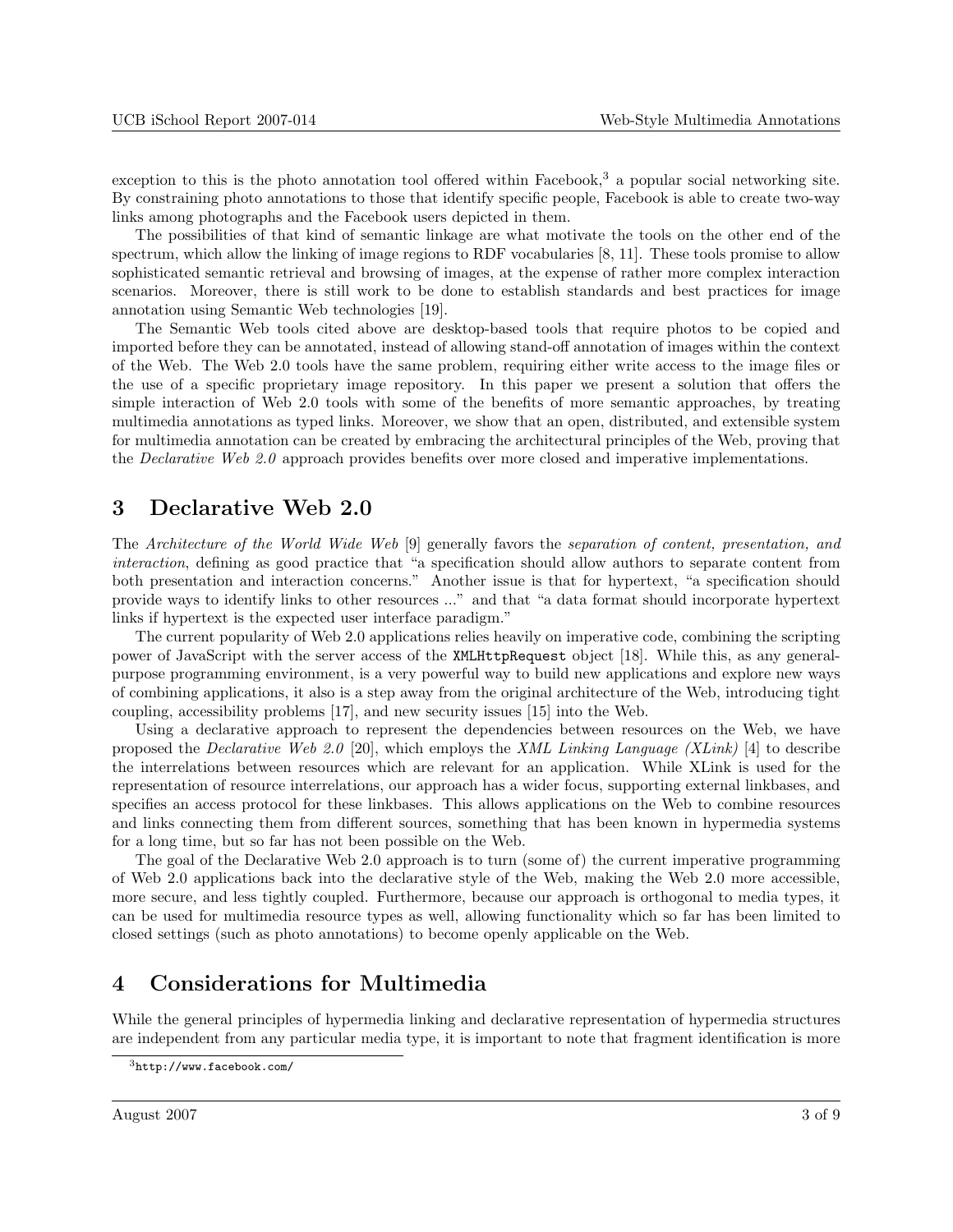<span id="page-3-0"></span>important for multimedia datatypes, in particular for time-variant datatypes than it is for text-oriented datatypes. Even though there have been some proposals [\[14,](#page-7-0) [16\]](#page-8-0), and a number of closed community efforts for fragments identifiers within certain multimedia presentation frameworks, currently there are no standardized fragment identifier formats for multimedia datatypes such as images, audio, and video.

Furthermore, while Web clients have more-or-less standardized on HTML for the presentation of text and images, there is still no standardized support for presentation and rendering of Web audio and video. The W3C's Synchronized Multimedia Working Group has presented the Synchronized Multimedia Integration Language (SMIL) [\[1\]](#page-7-0) as a standard presentation language for these media, but currently only Internet Explorer supports even a subset of SMIL [\[12\]](#page-7-0). Even if there were widespread support for SMIL, however, there would still be a problem with incompatible audio and video formats, since SMIL does not specify any standard individual media formats or codecs that clients must support. Fortunately, the ubiquity of the Adobe Flash plugin for Web browsers means that, in practice, browsers can at least be expected to be capable of rendering MP3 audio and Flash Video (FLV).

#### 5 Implementation Variants

Our system consists of two parts: a Web service for storing and retrieving annotations using a standard protocol, and a client component for creating and rendering these annotations. It is expected that the client component will be running within a Web browser. When the user visits a Web document, the client component queries the Web service for annotations relevant to that document or any of the media objects (images, audio, or video) embedded within it. These annotations are then transformed into an format suitable for presentation and dynamically added to the document. The client also dynamically adds user interface controls which can be used to launch an editing interface for adding annotations to media objects embedded in the document, or to the document itself.

As stated above, we chose to encode our annotations as XLink extended links. Extended links (in their third-party usage) are intended to allow the creation of links among resources to which the link creator does not have write access, thus fulfilling our goal of creating an open annotation system. By the same token, extended links can be used to create links to and from multimedia formats that do not natively support linking, provided that a way of identifying media fragments has been established. Furthermore, using the role attributes available on XLink arcs and locators, these links can be associated with various vocabularies to express the semantics of the associations thus created.

Other formats for representing associations among resources are possible, of course, with the Resource Description Framework (RDF) [\[10\]](#page-7-0) being an obvious candidate. RDF offers a richer language for expressing the semantics of relationships among resources than does XLink. But this expressivity comes at the price of more difficult processing using widely available tools and scripting languages. At the current time we do not feel that the benefits of using RDF syntax warrant this additional complexity. One compromise might be to use existing RDF vocabularies to define roles for XLink arcs and locators, an approach advocated by the microformats community.<sup>4</sup> This would allow usable RDF statements to be harvested from XLink linkbases [\[3\]](#page-7-0). Another way for supporting this harvesting of RDF would be the approach taken by Gleaning Resource Descriptions from Dialects of Languages (GRDDL) [\[2\]](#page-7-0).

An added benefit of using XLink is that we can take advantage of its built-in vocabulary for describing various types of link traversal behavior. While technically link traversal is presentation-specific and should be separated from the semantics of annotations, in practice it may be convenient to supplement semantic descriptions of interactive annotations with hints regarding their intended behavior. Clients are still free to use local preferences and styling to determine the actual way annotation information is displayed through link traversals.

<sup>4</sup><http://microformats.org/about/>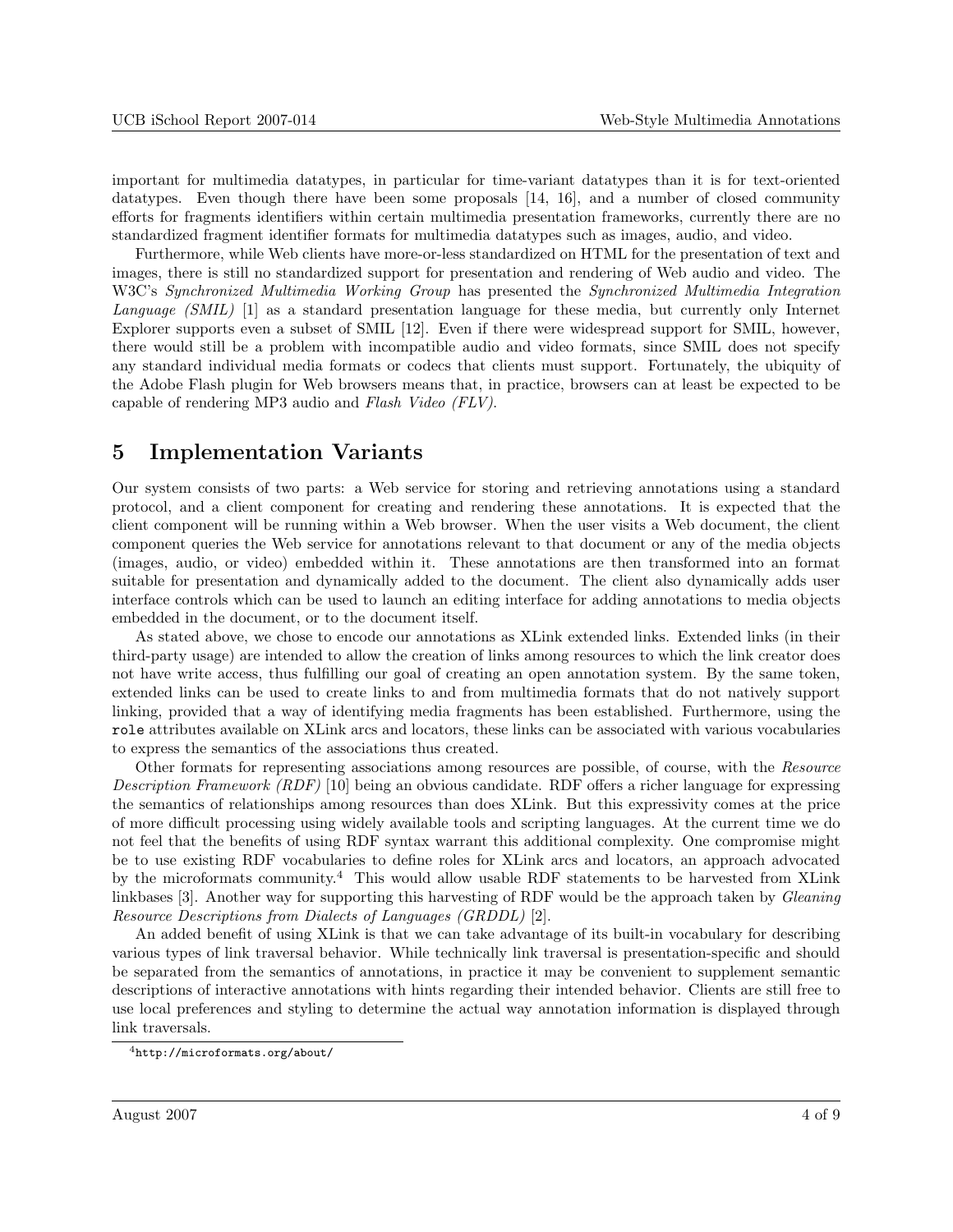<span id="page-4-0"></span>The presentation layer might be implemented in a variety of ways. To follow the precepts of Declarative Web 2.0, it would be best if our annotation language could be transformed into a declarative representation of our desired annotation display. Annotations of media with spatial extent (such as bitmap images or vector graphics) might be presented using *Scalable Vector Graphics (SVG)* [\[5\]](#page-7-0), while annotations of media with temporal extent could be presented using SMIL. In this way the presentation and interactive behavior of annotations could be easily modified client-side through the use of stylesheets.

Unfortunately, client-side Web technology is still a rather wild mixture of partially implemented standards and semi-compatible technologies, making this a goal impossible to meet using current Web browsers. A more realistic approach is to use JavaScript to transform XLinks into whatever presentation languages are supported by the client environment, whether this is a declarative presentation language, imperative code, or some mixture of the two. For example, annotations on an image might be transformed into SVG for Mozilla-based browsers, which support native SVG display, and into the Vector Markup Language (VML) for Internet Explorer. Likewise, audio or video annotations could be transformed into HTML+TIME (a subset of SMIL) for Internet Explorer, and a series of imperative JavaScript calls to the Adobe Flash plugin for Mozilla-based browsers, which do not support SMIL.

It is hoped that over time more and more options for declaratively describing multimedia presentations will be available, resulting in fewer dependencies on complex imperative code. There are some signs that this is happening: for example, recent versions of Adobe Flash can dynamically load declarative descriptions of animation and interaction behavior, albeit in the proprietary MXML format. Microsoft is also introducing declarative user interface programming through its proprietary Extensible Application Markup Language  $(XAML)$ .

#### 6 Implementation

To prototype the system described above, we developed an extension for the Firefox Web browser. For the initial implementation we decided to focus on image annotation, taking advantage of Firefox's native SVG support. The extension communicates with a remote XLink linkbase using a REST [\[6\]](#page-7-0) protocol similar to the Atom Publishing Protocol (APP)  $[7]^5$  $[7]^5$ . Users with the extension installed can view and follow hyperlinked annotations on images embedded in the Web pages they visit; and using a simple authoring interface, they can create and save new annotations that then are visible to any other user with the extension installed.

As shown in the figure, each time an HTML page is loaded by the browser, the extension scans the page for embedded images. For each image found (excluding very tiny images used for formatting and styling), the extension queries the linkbase for any XLinks that define arcs that start at that image, or some region within the image. As noted above, there is no established standard for identifying regions of images, so we use an ad-hoc convention of identifying rectangular regions using URI fragment identifiers of the form  $\texttt{#rect}(x,y,w,h)$ , where x and y specify the pixel coordinates of the top left corner of the region, and w and h specify its width and height in pixels. It is easy to imagine how such a scheme might be extended to arbitrary SVG paths to identify non-rectangular regions, as suggested in by Rutledge and Schmitz [\[16\]](#page-8-0).

If any XLinks are returned by the query, the annotated rectangular regions described by the XLink locators are displayed as SVG elements superimposed on the the image. These annotations can be clicked on to trigger the specified actuation behavior (usually traversal of the link to the annotation endpoint).

Unfortunately, our implementation of link traversal is also an example of current limitations on declarative Web programming. Although SVG supports hyperlinking using XLink, it is not possible to design a good user experience of more complex link traversals using a purely declarative specification of link behavior. In the common case of images that are already contained within HTML anchors, the dynamic overlay of

<sup>5</sup>We do not yet use APP, but intend to switch over to APP in the next design cycle of the extension. After that switch, linkbases will be modeled as Atom collections, making them readily accessible to Atom-based processing methods, so that for example a linkbase can be represented as an Atom [\[13\]](#page-7-0) feed.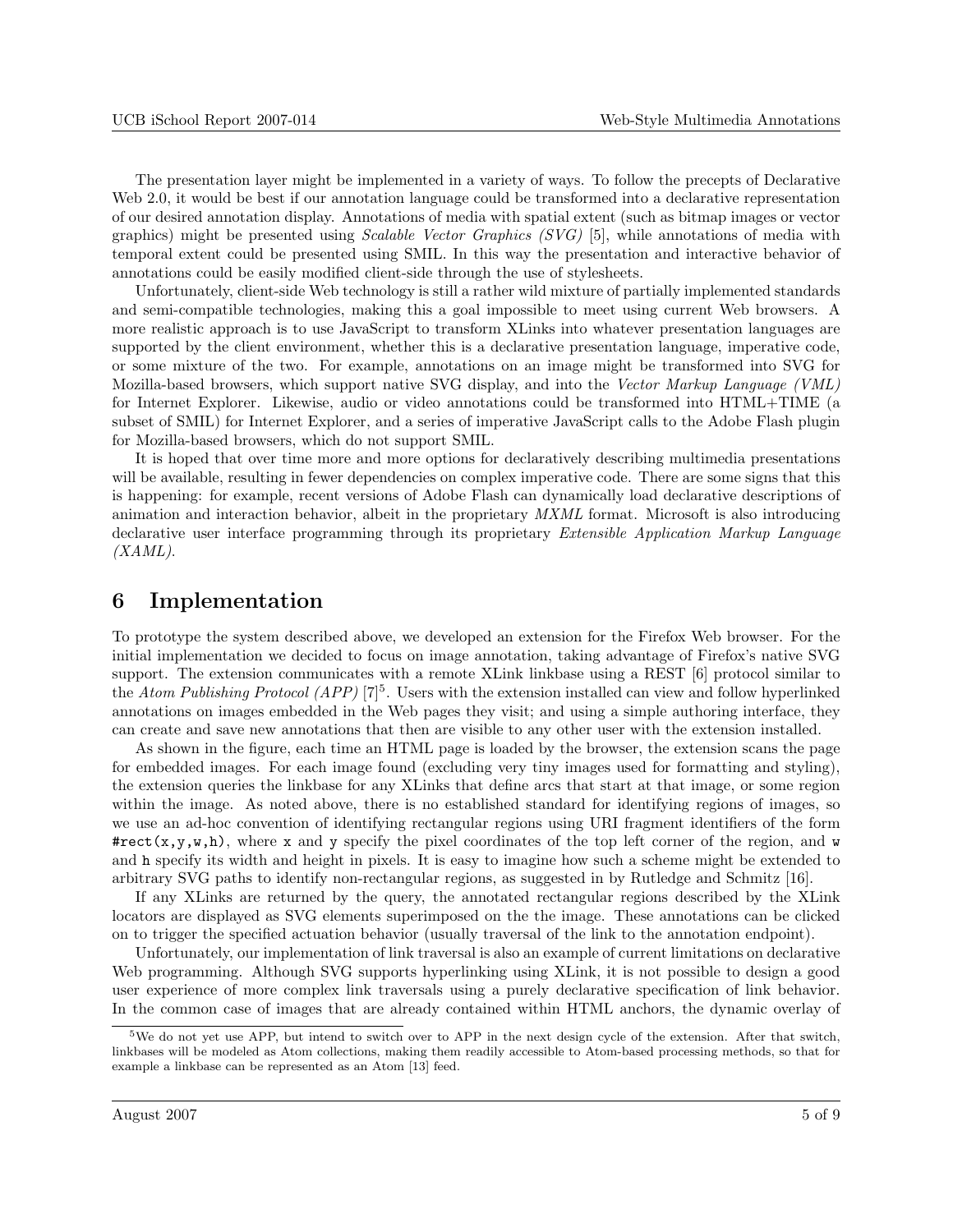

hyperlinked region annotations creates some ambiguity about what should happen when the user clicks on the annotated region.

Ideally, clicking within the annotated region would actuate the link associated with the annotation, while clicking outside of the region would actuate the original link associated with the image. Achieving this kind of interaction requires some control over the way events are bubbled up through the document structure. Unfortunately, there is currently no way to declaratively specify how events should propagate through a compound SVG+HTML document, and thus link traversal must be implemented imperatively using JavaScript.

For the same reason, the annotation authoring interface is also implemented in JavaScript. To create new annotations, the user simply mouses over any image in any HTML page being viewed. This causes an "Add XLink" button to appear in the upper-left corner of the image. Pressing this button results in an SVG rectangle to be superimposed on the image, which can be dragged to whatever part of the image the user wishes to annotate. The dimensions of the rectangle can be interactively changed by dragging the rectangle's sides and corners. When the user has thus defined the region to be annotated, he simply presses Enter and is prompted for a URL to which the region should be linked. After entering the URL, a new XLink is created and posted to the linkbase.

It should be noted that our prototype implementation uses a predefined set of semantic roles for the XLink arcs and locators in order to simplify the authoring process. This is appropriate for the generic annotation scenario described here, but more specialized implementations for specific domains would need to have some way for annotation authors to specify the semantics of the XLinks they create. The specifics of these interactions are to be considered in future work.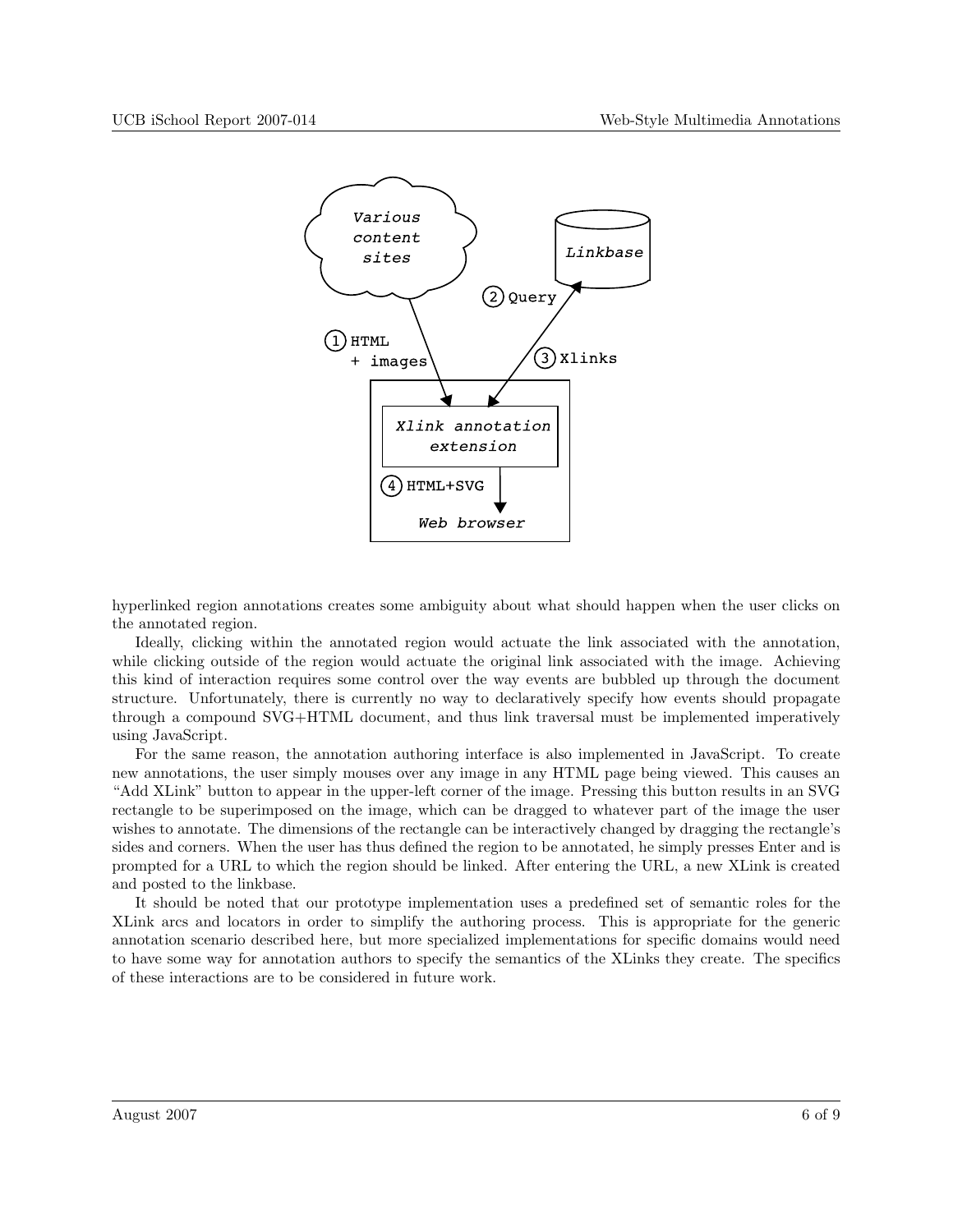#### <span id="page-6-0"></span>7 Future Work

While a quality user experience still requires some scripting of interaction behavior, our prototype demonstrates that a declarative approach to open, distributed semantic annotation is possible using current technology. However, a distributed multimedia annotation system built around a single shared linkbase only scratches the surface of what might be done. In this section, we consider some avenues for future work, focusing on the possibilities of third-party semantic annotation and linking of multimedia documents.

One possibility is a system for subscribing to annotations created by specific authors or groups of authors. Just as many people currently subscribe to specialized blogs to read commentaries on and reactions to recent news articles, users could subscribe to specialized annotation feeds. For example, the National Academy of Sciences might publish an annotation feed for major newspapers, adding commentary and linked resources to science-related articles. Instead of individually viewing many independent commentaries on some Web document, annotation feeds would allow all the relevant commentary to be viewed in the context of the document being commented upon. Existing approaches to filtering and aggregating XML feeds could also be applied to annotation feeds, allowing users to craft personalized lenses for viewing the Web.

The utility of such an approach is especially apparent when the document being commented is nontextual. Rather than watching a 10-minute video, and then viewing a sequence of independent blog posts or video responses which address specific segments of that video, an annotation-aware client could produce a dynamic presentation intermingling the ordinal video and third-party commentary. Unwanted commentary (as defined by the viewer, rather than the media owner or hosting site) could be easily filtered out.

Furthermore, publishing of annotation feeds need not be limited to human authors. Multimedia content analysis tools could also publish to distributed annotation linkbases. Face recognition algorithms might be used to automatically publish an annotation feed linking famous faces within photographs to Wikipedia articles. An automated feed for language learners might add multilingual annotations to recognized everyday objects. Instead of using specialized portals, or waiting for their favored image publishing sites to adopt such technologies, users could add these functionalities directly to their browsers.

#### 8 Conclusions

The declarative multimedia annotation approach described in this paper is an attempt to bring some of the current wave of Web 2.0 application programming back in line with the architecture of the Web. As with any declarative approach, it is limited in its expressiveness and can only represent the concepts which have been included in the declarative format. This means that for applications outside of this area, imperative programming is still required. However, our goal is to represent the most fundamental aspects of multimedia annotations (which resources or parts of resources are annotated or connected with other resources or parts of resources), making this information available as an XML-based format and through a REST protocol.

While the current fast pace of Web 2.0 developments will need more time to settle and to see what parts of application architectures should be provided in a more Web-style way, we believe that links between resources are a very good candidate for such a factoring out of reusable concepts<sup>6</sup>. The Declarative Web 2.0 approach helps to represent some of the most important data about resources into the realm of declarative formats, and we believe that this enables a wider reuse of this data in unforeseen application scenarios than the more closed approaches which have been used so far.

 ${}^{6}$ The area of offline (i.e., local) data access is another area where this will probably happen after an initial period of experimentation, which has seen its first important contribution with the recent release of Google Gears.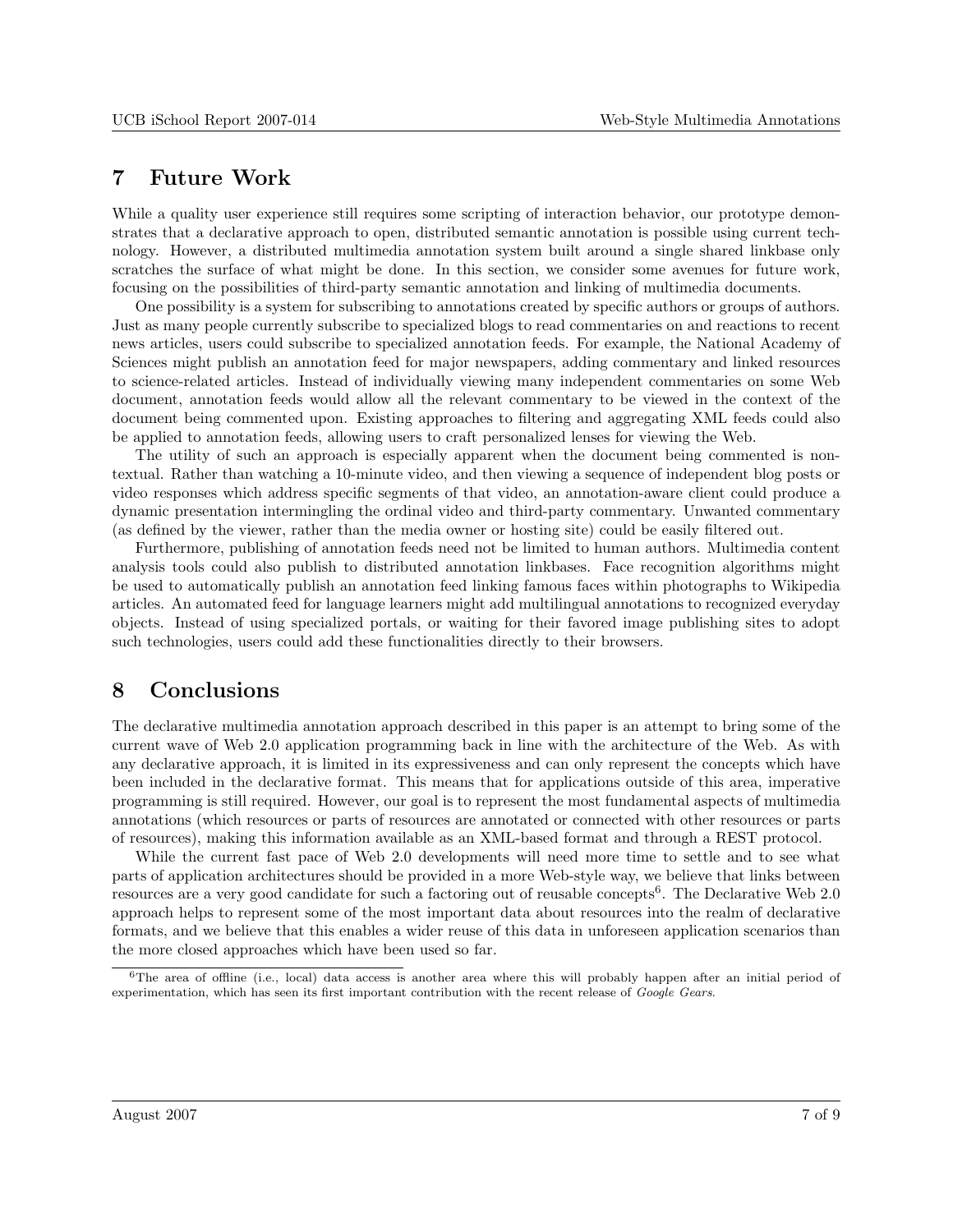## <span id="page-7-0"></span>References

- [1] DICK BULTERMAN, GUIDO GRASSEL, JACK JANSEN, ANTTI KOIVISTO, NABIL LAYAÏDA, THIERRY Michel, Sjoerd Mullender, and Daniel F. Zucker. Synchronized Multimedia Integration Language (SMIL 2.1). World Wide Web Consortium, Recommendation REC-SMIL2-20051213, December 2005.
- [2] Dan Connolly. Gleaning Resource Descriptions from Dialects of Languages (GRDDL). World Wide Web Consortium, Proposed Recommendation PR-grddl-20070716, July 2007.
- [3] Ron Daniel. Harvesting RDF Statements from XLinks. World Wide Web Consortium, Note NOTExlink2rdf-20000929, September 2000.
- [4] Steven J. DeRose, Eve Maler, and David Orchard. XML Linking Language (XLink) Version 1.0. World Wide Web Consortium, Recommendation REC-xlink-20010627, June 2001.
- [5] Jon Ferraiolo, Jun Fujisawa, and Dean Jackson. Scalable Vector Graphics (SVG) 1.1 Specification. World Wide Web Consortium, Recommendation REC-SVG11-20030114, January 2003.
- [6] Roy T. Fielding. Architectural Styles and the Design of Network-based Software Architectures. PhD thesis, University of California, Irvine, Irvine, California, 2000.
- [7] JOE GREGORIO and BILL DE HÓRA. The Atom Publishing Protocol. Internet Draft draft-ietfatompub-protocol-15, May 2007.
- [8] Christian Halaschek-Wiener, Jennifer Golbeck, Andrew Schain, Michael Grove, Bijan PARSIA, and JAMES HENDLER. PhotoStuff — An Image Annotation Tool for the Semantic Web. In YOLANDA GIL, ENRICO MOTTA, V. RICHARD BENJAMINS, and MARK A. MUSEN, editors, Poster Proceedings of the 4th International Semantic Web Conference, Galway, Ireland, November 2005.
- [9] Ian Jacobs and Norman Walsh. Architecture of the World Wide Web, Volume One. World Wide Web Consortium, Recommendation REC-webarch-20041215, December 2004.
- [10] Graham Klyne and Jeremy J. Carroll. Resource Description Framework (RDF): Concepts and Abstract Syntax. World Wide Web Consortium, Recommendation REC-rdf-concepts-20040210, February 2004.
- [11] Mathias Lux, Jutta Becker, and Harald Krottmaier. Semantic Annotation and Retrieval of Digital Photos. In Johann Eder and Tatjana Welzer, editors, Short Paper Proceedings of the 15th Conference on Advanced Information Systems Engineering, volume 74 of CEUR Workshop Proceedings, pages 85–88, Klagenfurt, Austria, June 2003. Technical University of Aachen (RWTH).
- [12] Debbie Newman, Aaron Patterson, and Patrick Schmitz. XHTML+SMIL Profile. World Wide Web Consortium, Note NOTE-XHTMLplusSMIL-20020131, January 2002.
- [13] MARK NOTTINGHAM and ROBERT SAYRE. The Atom Syndication Format. Internet proposed standard RFC 4287, December 2005.
- [14] Silvia Pfeiffer, Conrad D. Parker, and Andre T. Pang. Specifying Time Intervals in URI Queries and Fragments of Time-Based Web Resources. Internet Draft draft-pfeiffer-temporalfragments-03, March 2005.
- [15] Paul Ritchie. The Security Risks of AJAX/Web 2.0 Applications. Network Security, 2007(3):4–8, March 2007.